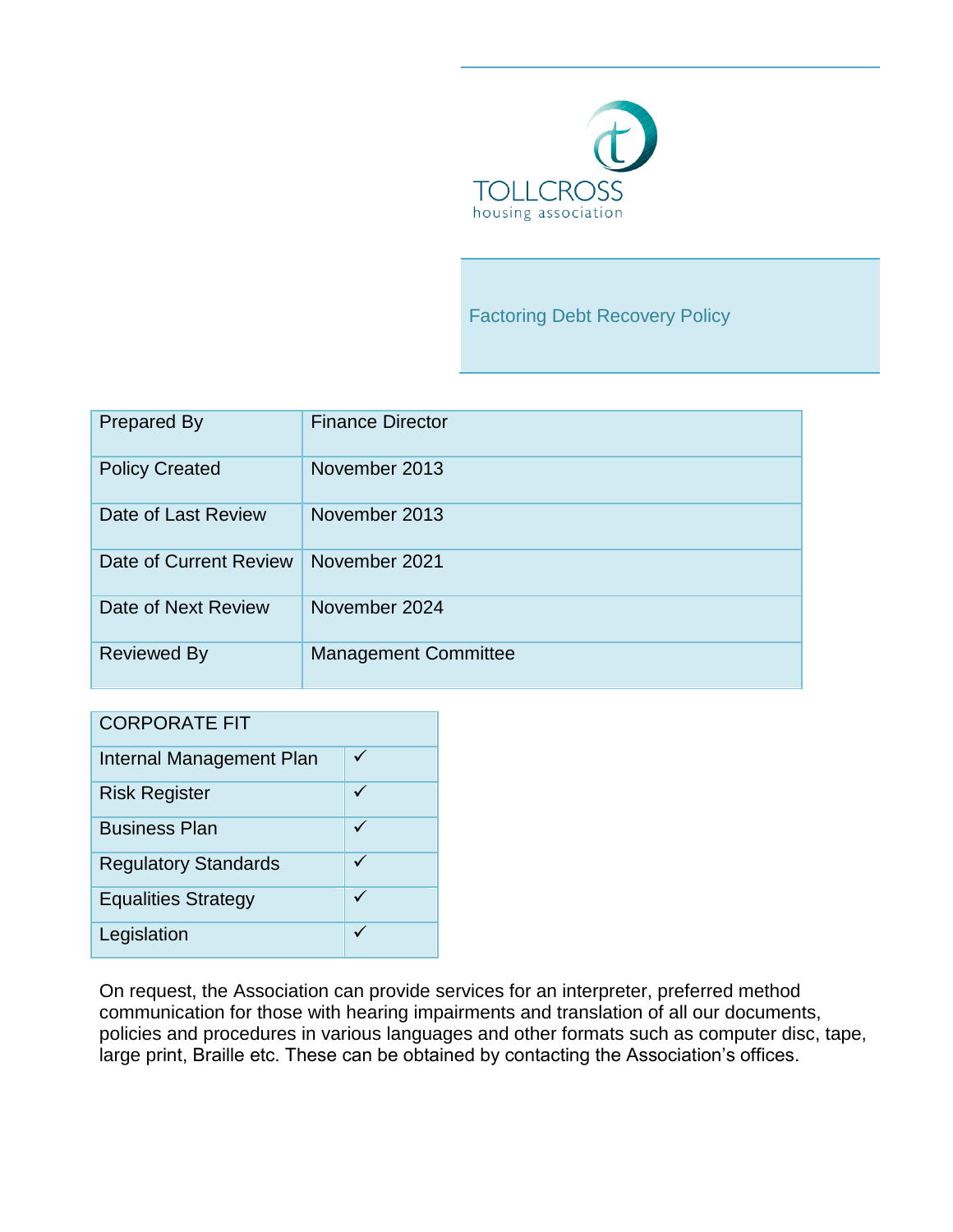

# **Contents**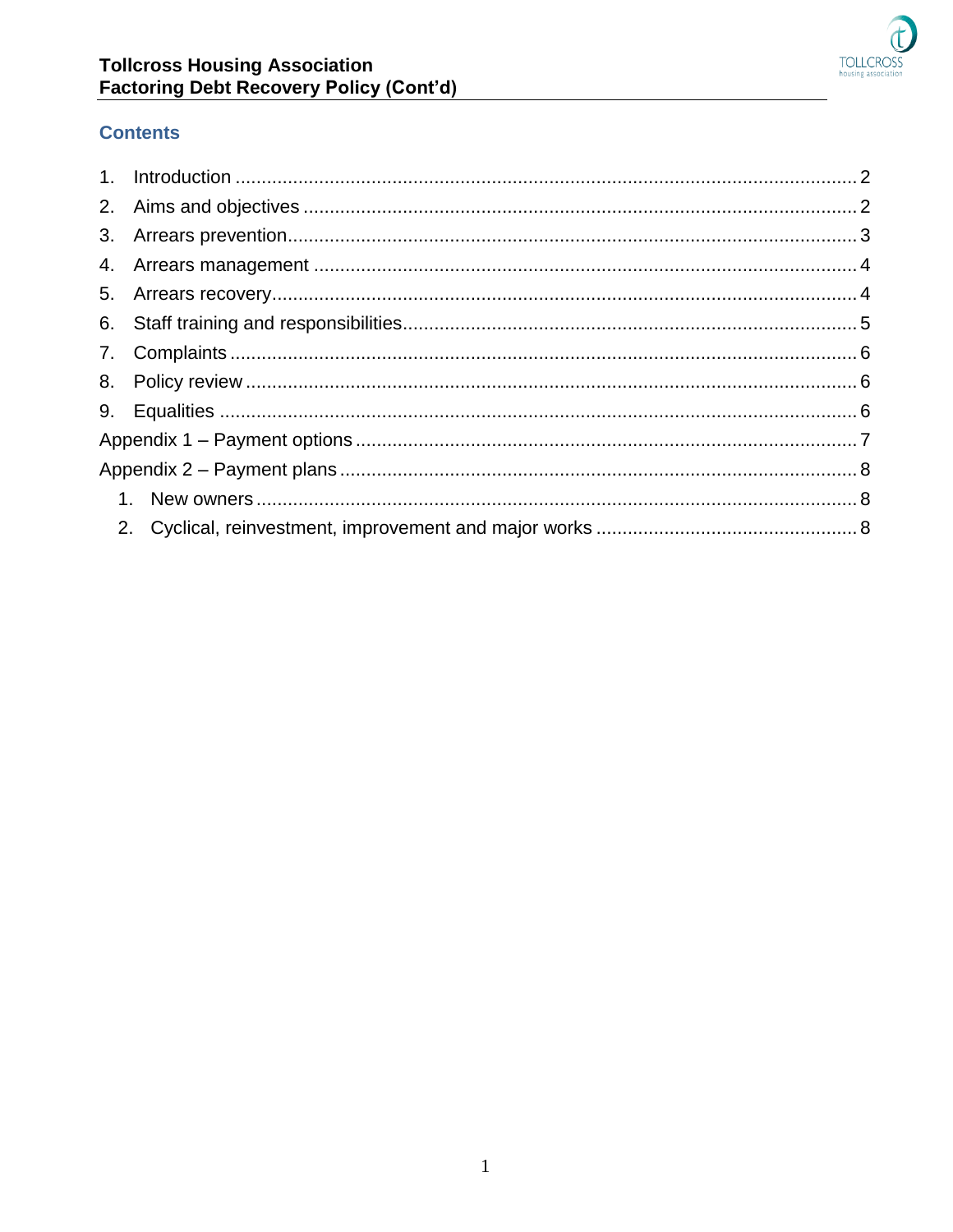

## <span id="page-2-0"></span>**1. Introduction**

- 1.1 The Association (THA) presently provides a factoring service to over 500 home owners, sharing owners and shop owners within our area of operation.
- 1.2 As property factor, THA is responsible for general management and administration of the common property, invoicing owners and collecting payments for services provided.
- 1.3 Factoring arrears arise when an owner fails to make payment for issued accounts. In situations where an owner has refused, or believe themselves unable to pay, THA must recover all sums due, using any legal means.
- 1.4 THA aims to provide an efficient and effective factoring service to the owners within our area of operation and thereby help to maintain the standard of property available to residents. In order to provide value for money, it is essential that the occurrence of bad debts is kept to a minimum and this therefore requires a robust but sensitive approach to arrears management and recovery.

#### <span id="page-2-1"></span>**2. Aims and objectives**

- 2.1 The aims of this policy are:
	- $\bullet$  arrears prevention to promote the earliest possible action to prevent the occurrence of factoring arrears, including advising new customers of their obligations and of the services provided by us and ensuring that a range of payment options are available to them.
	- arrears management to utilise a fully integrated IT based arrears management system to enable staff to manage arrears cases.
	- arrears recovery to initiate prompt and consistent debt recovery procedures, through internal efforts and also through legal proceedings, if required.
- 2.2 The objectives of this policy are to:
	- provide factored owners with clear information on the courses of action that they can take when faced with difficulty in settling accounts;
	- directly contact individual owners as soon as arrears occur, inviting further contact to discuss the situation by telephone or in person;
	- take a staged approach in which action is targeted and recorded;
	- signpost the available debt counselling services to those owners who fall into arrears.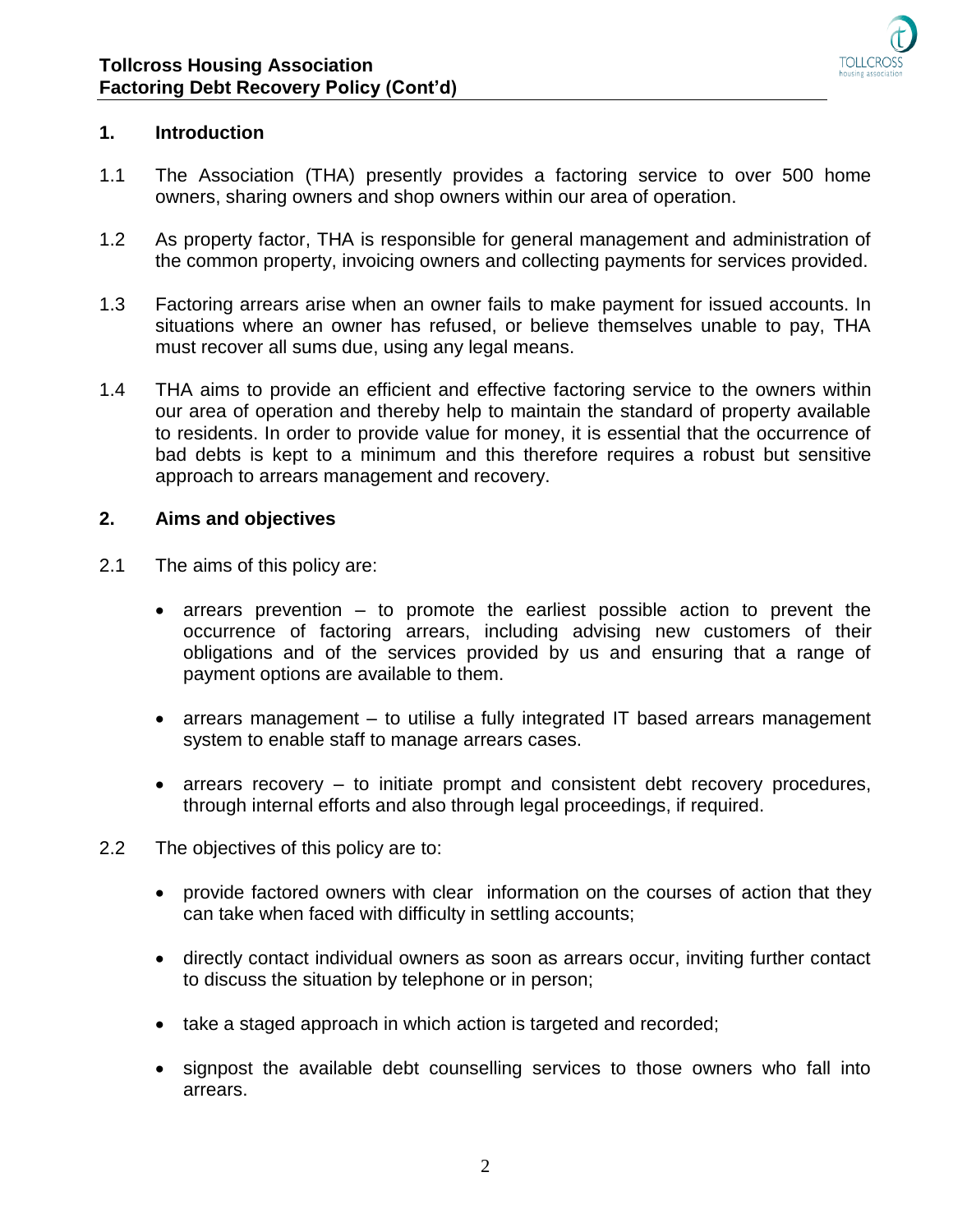

### <span id="page-3-0"></span>**3. Arrears prevention**

- 3.1 Arrears prevention is the most cost effective way for THA to provide an efficient, value for money service to our customers.
- 3.2 In order to prevent arrears arising, THA will:
	- ensure that all charges have been set and apportioned in line with the Deed of Conditions and that work has been completed to the required standard;
	- review charges annually, to ensure that changes in service levels and costs are accounted for;
	- issue factoring invoices, clearly detailing work carried out, the owners share of costs and the current total outstanding balance on a six monthly basis;
	- issue factoring statements annually, giving details of all charges applied and all payments received during the previous twelve month period;
	- offer a variety of ways for owners to make payments towards their accounts, as detailed in Appendix 1;
	- provide payment plan options for owners, as detailed in Appendix 2;
	- ensure that payments are credited to owners accounts within one working day of the payment being received by us;
	- issue a welcome letter and Written Statement of Services (WSS) to all new owners to explain our role as factor and their obligations as owners. To be issued within four weeks of:
		- o THA agreeing in writing to provide services to them; or
		- o the date of purchase of a property (the date of settlement). If THA is not notified of the purchase in advance of the settlement date, the four week period is from the date that we receive notification of the purchase; or
		- o identifying that we have provided any misleading or inaccurate information at the time of a previous issue of the WSS
	- A new WSS will be issued at the earliest opportunity (in a period not exceeding three months) where a substantial change is required to the terms of the WSS.
	- provide contact details for debt counselling and support organisations, for owners who appear to be having difficulty paying their invoices;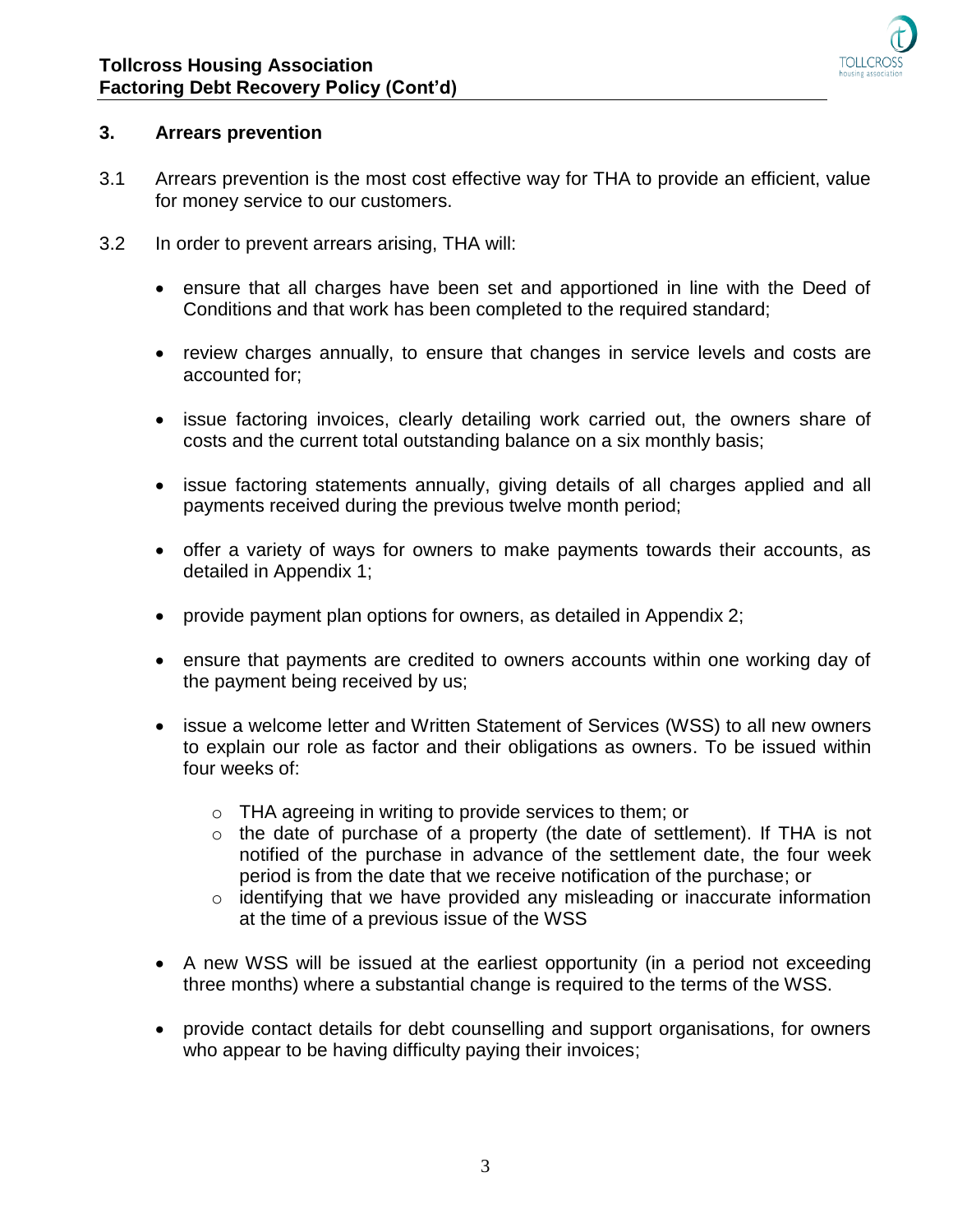

### <span id="page-4-0"></span>**4. Arrears management**

- 4.1 In order to manage arrears THA will use an integrated IT based factoring management system. The information contained in the system will be kept up to date to ensure that all owner's details and all information in relation to a property's share of costs are accurate.
- 4.2 The system will be used to regularly monitor all factoring accounts and allow prompt action on arrears as detailed in section 5 of this policy.

### <span id="page-4-1"></span>**5. Arrears recovery**

- 5.1 Where factoring arrears do arise, THA will take early initial and follow-up action to recover the amount due and to prevent the balance from increasing.
- 5.2 Invoices issued by THA clearly state that payment should be made within 28 days of the invoice being issued. To prevent arrears escalating and to reinforce to the customer that arrears will be dealt with as a matter of priority and in a consistent manner we will:
	- advise of the outstanding balance and urgent need for settlement;
	- advise of the potential consequences of non-payment;
	- invite contact to establish any reasons for non-payment.
- 5.3 The above information will be delivered by way of a first reminder, being issued 30 days after the invoice has been sent out and a final reminder which will be issued after a further seven days, if no payment or contact has been made by the owner.

An administration fee, as agreed annually by the Management Committee will be added to the next factoring invoice in cases where a final reminder has been issued.

- 5.4 If contact is made by the owner at this stage, THA will:
	- confirm in writing the arrangement made with the debtor to pay the arrears, including amounts and timescales;
	- confirm the monitoring arrangements put in place for the arrangement made and the consequences of breaching the arrangement in any way, unless by prior written agreement.
- 5.5 If a payment arrangement is adhered to and new invoices are paid as due, no further recovery action will be required.
- 5.6 If no contact is made or payment arrangements are broken, THA will then take further recovery action. In cases with arrears balances in excess of £500, this will include registering a Notice of Potential Liability against the property. The cost of doing this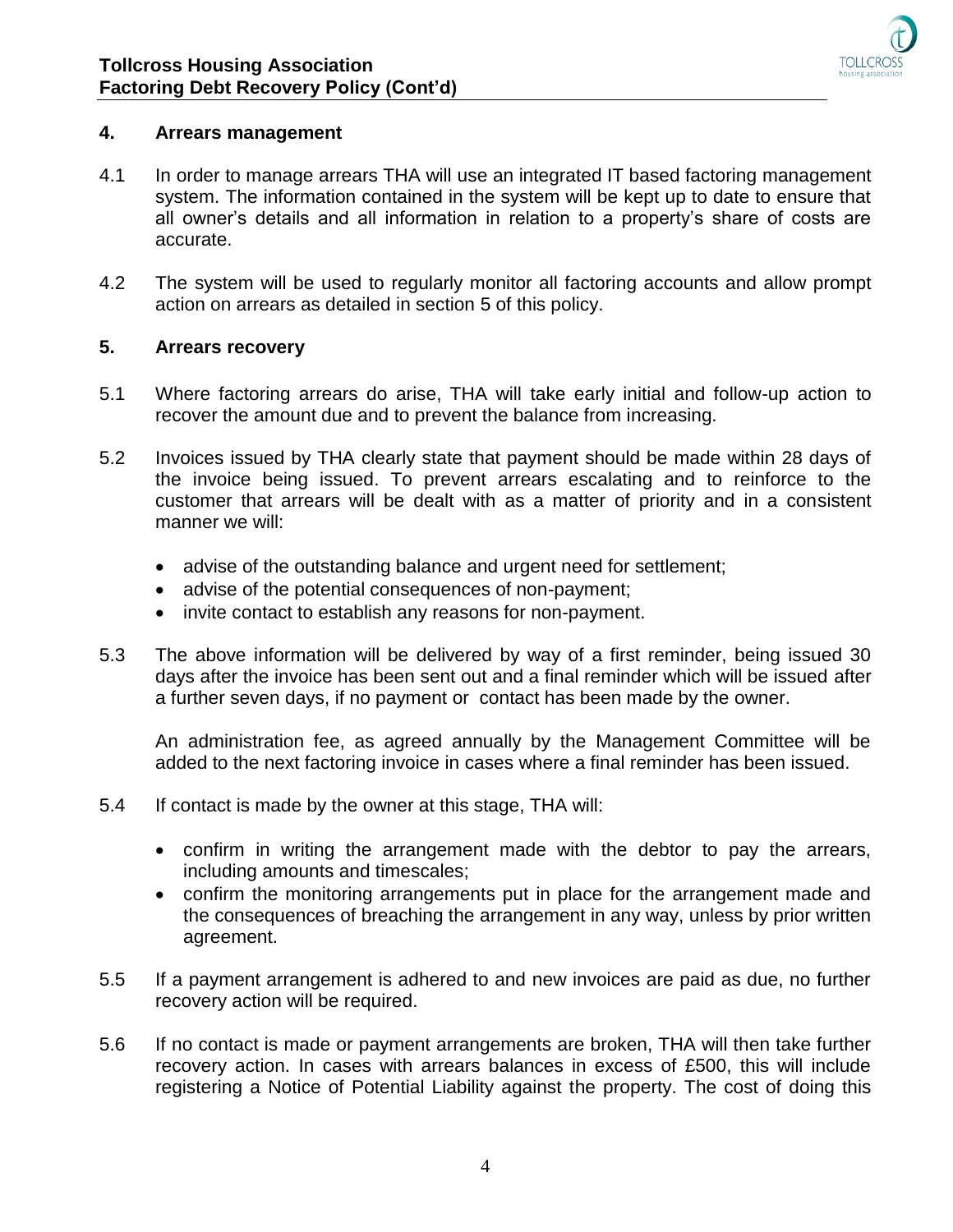

will be re-charged to the owner, in the next factoring invoice and the Notice will require to be renewed every three years.

At this stage THA will appoint legal representation to instruct court action to seek Decree. Once recovery action commences, legal and court costs will start to accumulate and all of these costs will be added to the debt and be recovered from the owner. This information will be made clear in the final reminder previously issued.

- 5.7 Once a decree is granted, if full payment (including court/legal costs) is still not forthcoming, either in total or by means of an agreed repayment plan, we will instruct our legal representatives to carry out debt enforcement action. This may include, but is not restricted to:
	- arrestment of wages;
	- arrestment of bank accounts;
	- arrestment of rent:
	- attachment orders:
	- inhibition on property;
	- sequestration.
- 5.8 Legal action will only be instructed as a last resort, in cases where all other efforts to recover, or reduce the arrear to a level acceptable to THA have proved unsuccessful.
- 5.9 If an application against THA relating to a disputed debt is accepted by the First-tier Tribunal for consideration, THA will not continue to apply any interest, late payment charges or pursue any separate legal action in respect of the disputed part of the debt during the period from when THA is notified in writing by the First-tier Tribunal that the application is being considered and until such time we are notified in writing of the final decision by the First-tier Tribunal or the Upper Tribunal for Scotland (if appeal proceedings are raised).

### <span id="page-5-0"></span>**6. Staff training and responsibilities**

- 6.1 THA will ensure that all staff who are likely to deal regularly with enquiries in relation to factoring arrears are aware of the debt recovery policy and procedures.
- 6.2 THA will also ensure that the relevant staff have the required training in the use of the IT based factoring management system.
- 6.3 Responsibility for the implementation of this policy is delegated to the Finance Director.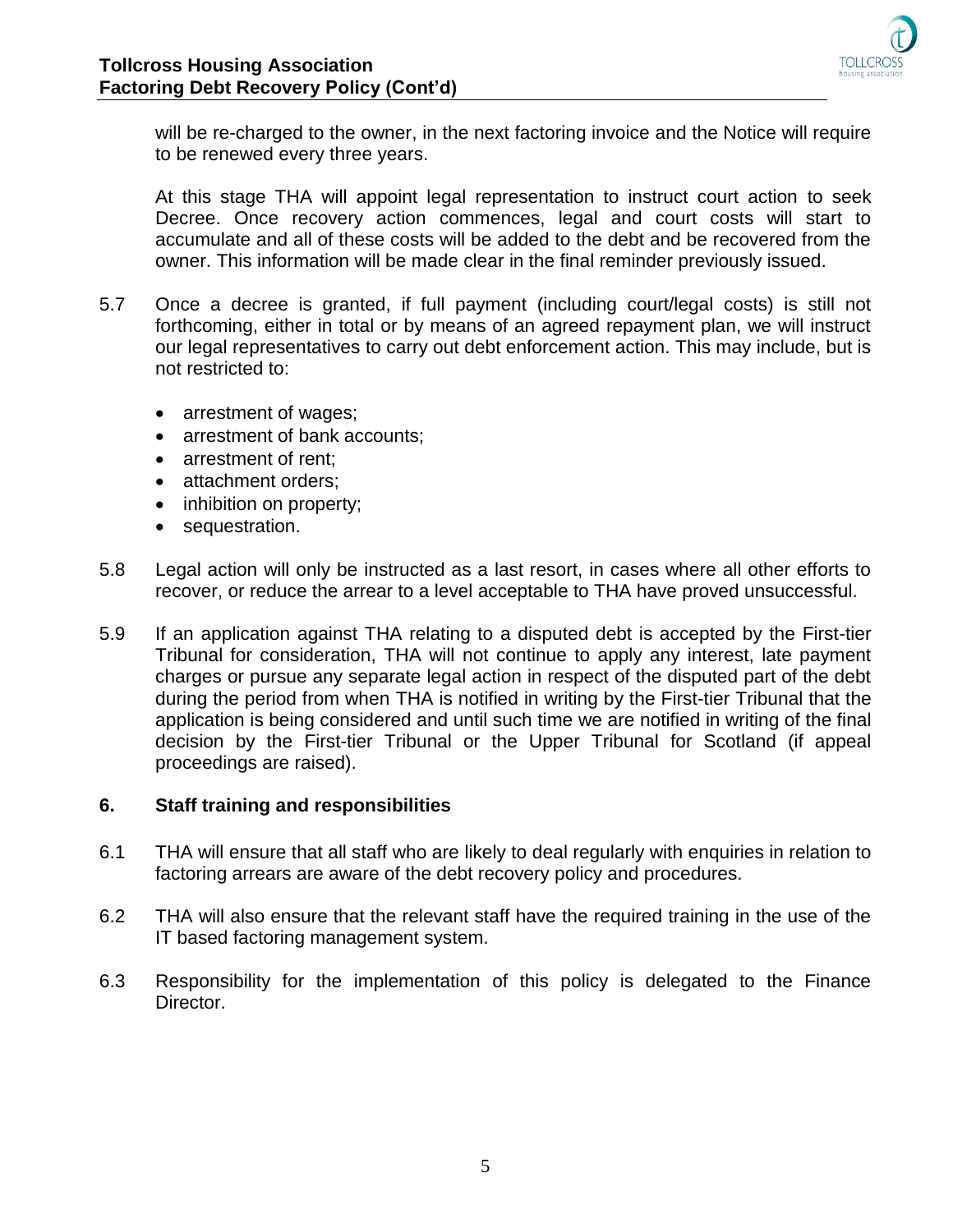

# <span id="page-6-0"></span>**7. Complaints**

- 7.1 THA has a clear written procedure for dealing with complaints which outlines the steps we will take when an owner is dissatisfied with any aspect of our service.
- 7.2 THA will not charge for handling complaints and will keep a written record of all complaints received and their outcome.

### <span id="page-6-1"></span>**8. Policy review**

- 8.1 THA will review this policy every three years. A review within this period may be carried out where there is a need to respond to new legislation, performance requirements or other relevant guidelines.
- 8.2 THA will publish this policy and make it available on our website.

### <span id="page-6-2"></span>**9. Equalities**

- 9.1 An Equality Impact Assessment (EIA) has been carried out when reviewing this policy. In line with good practice the completed EIA will be published alongside the Factoring Debt Recovery Policy.
- 9.2 Where there is a need for follow-up action, the tasks and timeframe for achieving them shall be noted in the Equality and Human Rights Action Plan to ensure they are addressed.
- 9.3 We do not see this policy as having any direct impact upon the protected characteristics contained within the Equality Act 2010.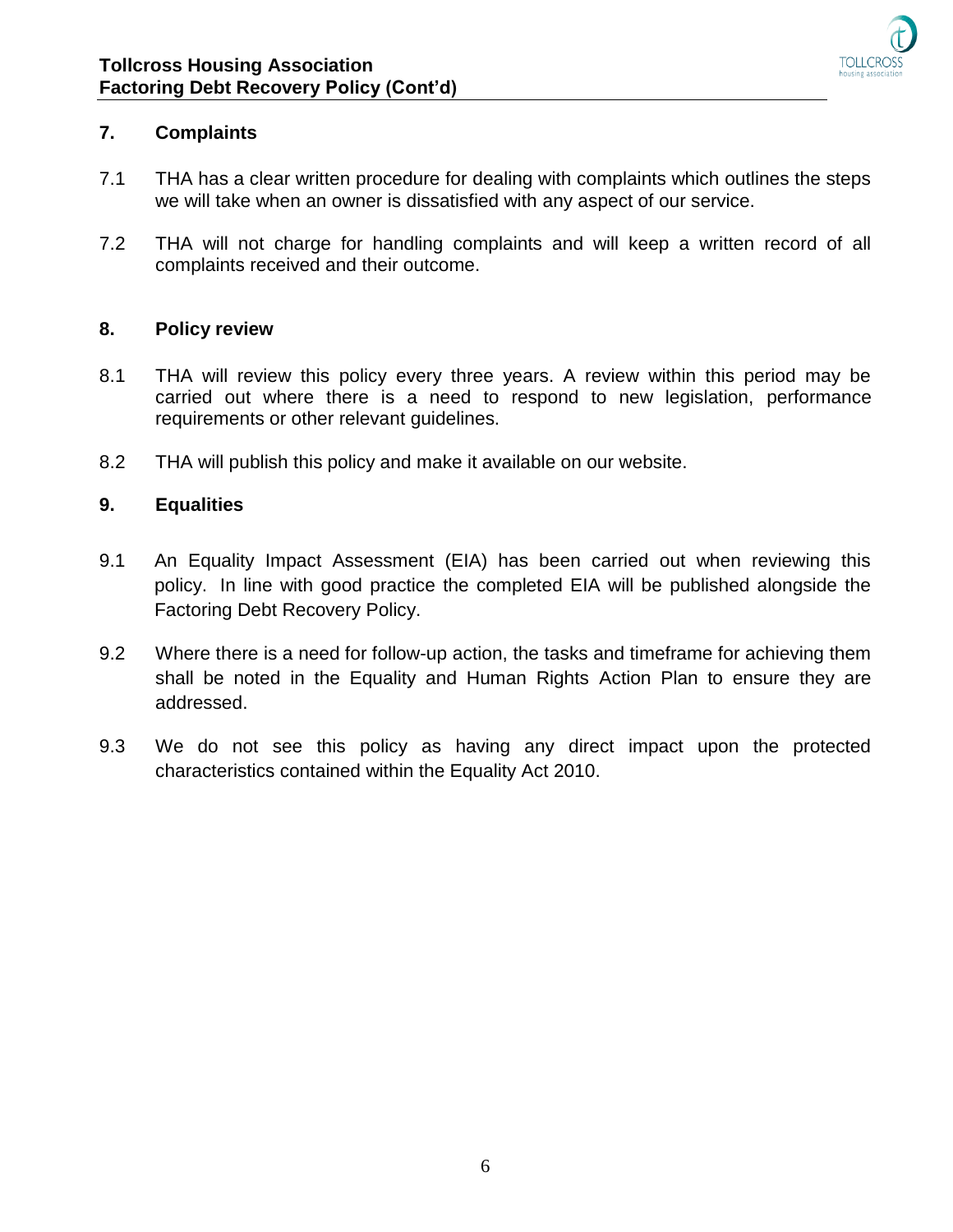

# <span id="page-7-0"></span>**Appendix 1 – Payment options**

THA offers customers a variety of payment methods.. Customers are able to decide if they would like their payments to be made monthly, four weekly fortnightly or weekly, so long as the arrears are being accounted for in a repayment plan agreed to by THA.

Ways to pay:

- **Direct Debit -** Call us on 0141 763 1317 and select the option for Finance or by calling Allpay on 0330 041 6497.
- **Debit/Credit Card -** Call us on 0141 763 1317 and select the option for Finance.
- **Cheque -** You can hand in or post a cheque to our office at 868 Tollcross Road, Glasgow, G32 8PF. Please make the cheque payable to Tollcross Housing Association and note your name and factored property address on the back of the cheque.
- **Allpay App -** You can download the Allpay App from Apple App store or Google Play for use on your apple or android smartphone to pay quickly and easily at the touch of a button.
- **Allpay Card -** You can use this at any shop that displays the PayPoint symbol, at any Post office or online at [www.allpayments.net](http://www.allpayments.net/)
- **Standing Order -**. Call us on 0141 763 1317 and select the option for Finance to request the bank details that you will require to set up a standing order.
- **Online -** You can do this through your own online banking account. Our Bank details are: **Sort Code: 82-64-30 & Account Number: 70000110**. You need to use your Factoring Account Reference Number (found in the top right hand section of your invoice and is eight digits long) as your Payment Reference Number when making your payment so that we know which factoring account it is for. If you have more than one account, please make separate payments for each account and use their corresponding reference numbers.

Every owner will be issued with an Allpay card when they first become one of our customers. The card contains a unique reference number which allows payments to be made via the Allpay website or via PayPoint outlets.